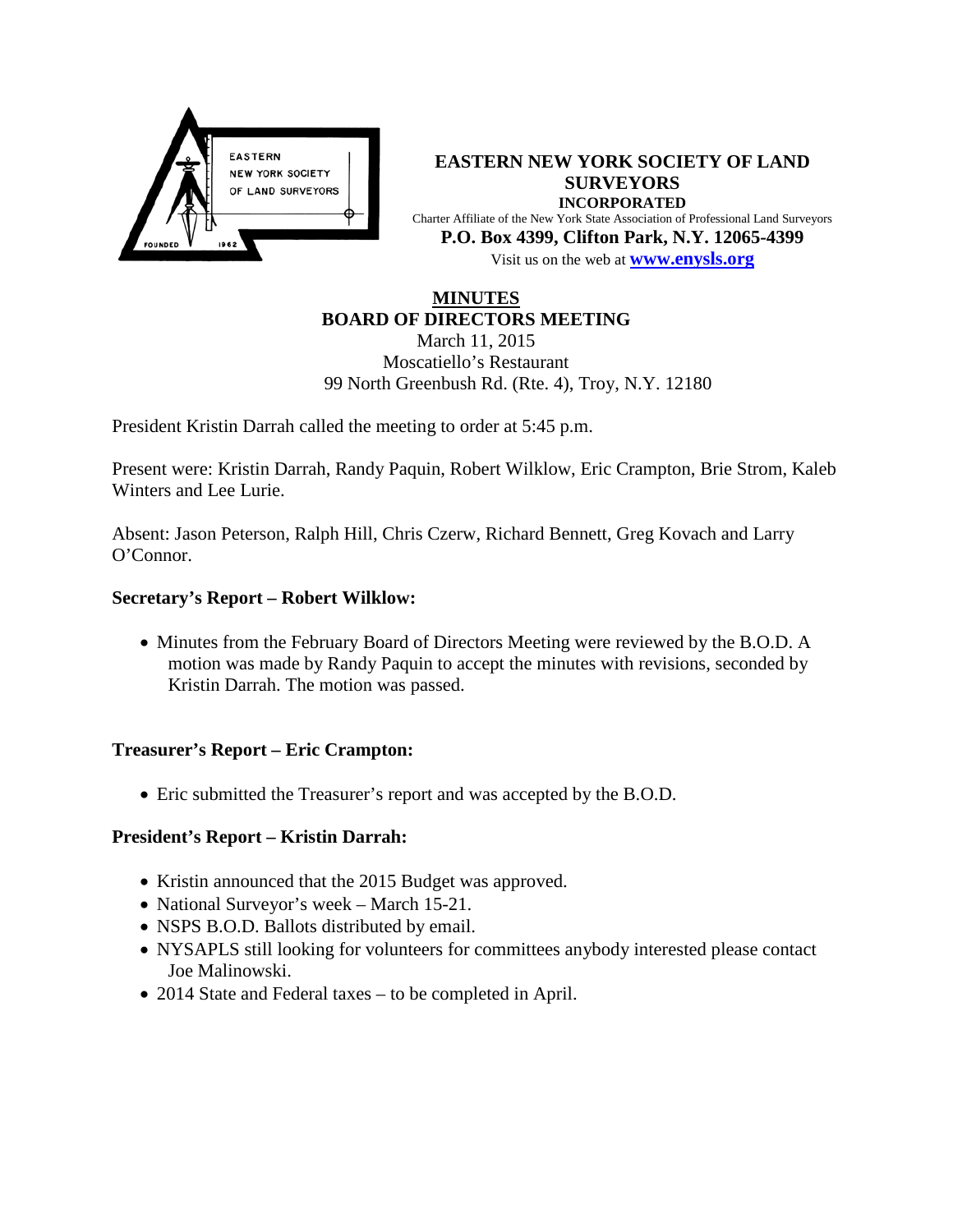# **Executive Vice President's Report – Randy Paquin:**

- NYSAPLS Strategic Plan will be voted on by the NYSAPLS B.O.D. during their March 20th meeting. Any members with concerns or questions are encouraged to contact NYSAPLS.
- Randy announced that the NYSAPLS Conference had 628 pre-registered attendees. The total headcount was not available.

### **Vice President's Report – Kaleb Winters:** No report.

### **STANDING COMMITTEES:**

Constitution & By-laws: Larry O'Connor, Bill Schraa, Ralph Hill and Randy Paquin: No report.

Continuing Education: Jody Lounsbury, Chuck Lent and Larry O'Connor: No report.

Ethics: Jim Vianna, Jeff Ostertag and Kevin Rounds: No report.

Finance: Bill Darling and Chris Czerw: No report.

Legislative: Larry O'Connor: No report.

Program: Randy Paquin, Larry O'Connor:

- The May General Membership Meeting is tentatively a presentation by Paul Male about the Saratoga County USGS work. Location to be determined.
- •The September General Membership Meeting might be the NYSAPLS webinar, depending on the progam.

Public Relations: Jody Lounsbury, Brie Strom: No report.

Scholastic Development: Kristin Darrah and Randy Paquin:

Business Practice & Technical Information: Chris Czerw: No report.

Membership: Robert Wilklow and Steve Dickson: No report.

Website: Richard Bennett and Ralph Hill: No report.

#### **TEMPORARY COMMITTEES:**

Old Business: None.

New Business: None.

Temporarily adjourn at 6:17p.m.

**NOTE:** Due to NYSAPLS reshowing of the March webinar, the B.O.D. voted to move the meeting date to Wednesday March 11, instead of Thursday March 12.